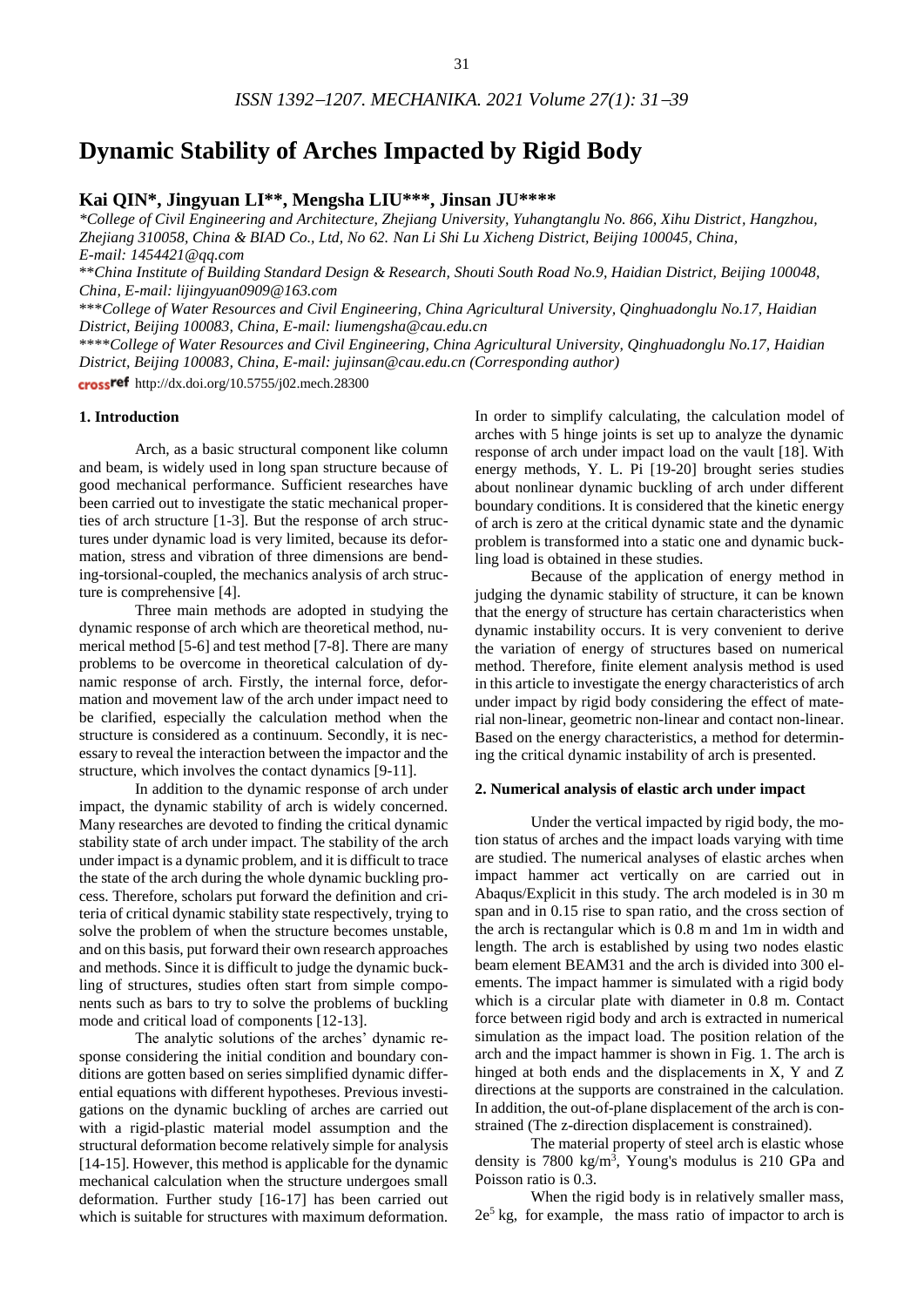

Fig. 1 The arch and the impact hammer

#### 2.1. The impact load varying with time

approximately 1:1, and the impact velocity is also relatively small which is in 20 m/s, the time history curve of impact load acting on the arch is shown in Fig. 2, a. The impact loads the arch bearing shown in Fig. 2, a has experienced three pulses, in which the first amplitude is large, the latter two amplitudes are small. The impact load returns to zero value after the first pulse, which means that the impactor briefly separates from the arch after the first contact, and then the second contact followed happened. The impactor is completely separated from the arch after the second contact and the impact load returns to zero. Thus, in the whole process of rigid body vertical impact, many times of contact and separation between the impactor and arch happened. Impact acting on arch from rigid body with a relatively small velocity and mass won't led to the dynamic instability of the arch which can be observed from the vertical motion status of the arch crown shown as Fig. 2, b. The time-history curve of vault displacement for the analysis model above is shown in Fig. 2, b and the arch is vibrating with a small amplitude about its initial position without instability shown as Fig. 2, b.



Fig. 2 The curves of impact load and crown displacement varying with time under impact when impact mass is 2e <sup>5</sup> kg and impact velocity is 20 m/s: a) Impact load time history curve; b) Crown displacement time history curve

The mass of the impactor is adjusted to  $6e^6$  kg, and the mass ratio of the impactor to the arch is about 30:1. When the rigid body act on the arch with a relatively small

velocity of 15 m/s, the time history curve of the impact load is shown in Fig. 3, a. It could be observed from Fig. 3, a that the impact load won't return to zero value during the contact process and the rigid body won't separate away from the arch until the impact process finishes. The time-history curve of vault displacement in Fig. 3, b shows that the arch also vibrates with a small amplitude about its initial position after impact without instability.



Fig. 3 The curves of impact load and crown displacement varying with time under impact when impact mass is 6e <sup>6</sup> kg and impact velocity is 15 m/s: a) Impact load time history curve; b) Crown displacement time history curve

When the impact velocity of the rigid body increases to 20 m/s, the time history curve of impact load is shown as Fig. 4, a and the time-history curve of the vault displacement is shown in Fig. 4, b.



Fig. 4 The curves of impact load and crown displacement varying with time under impact when impact mass is 6e <sup>6</sup> kg and impact velocity is 20 m/s: a) Impact load time history curve; b) Crown displacement time history curve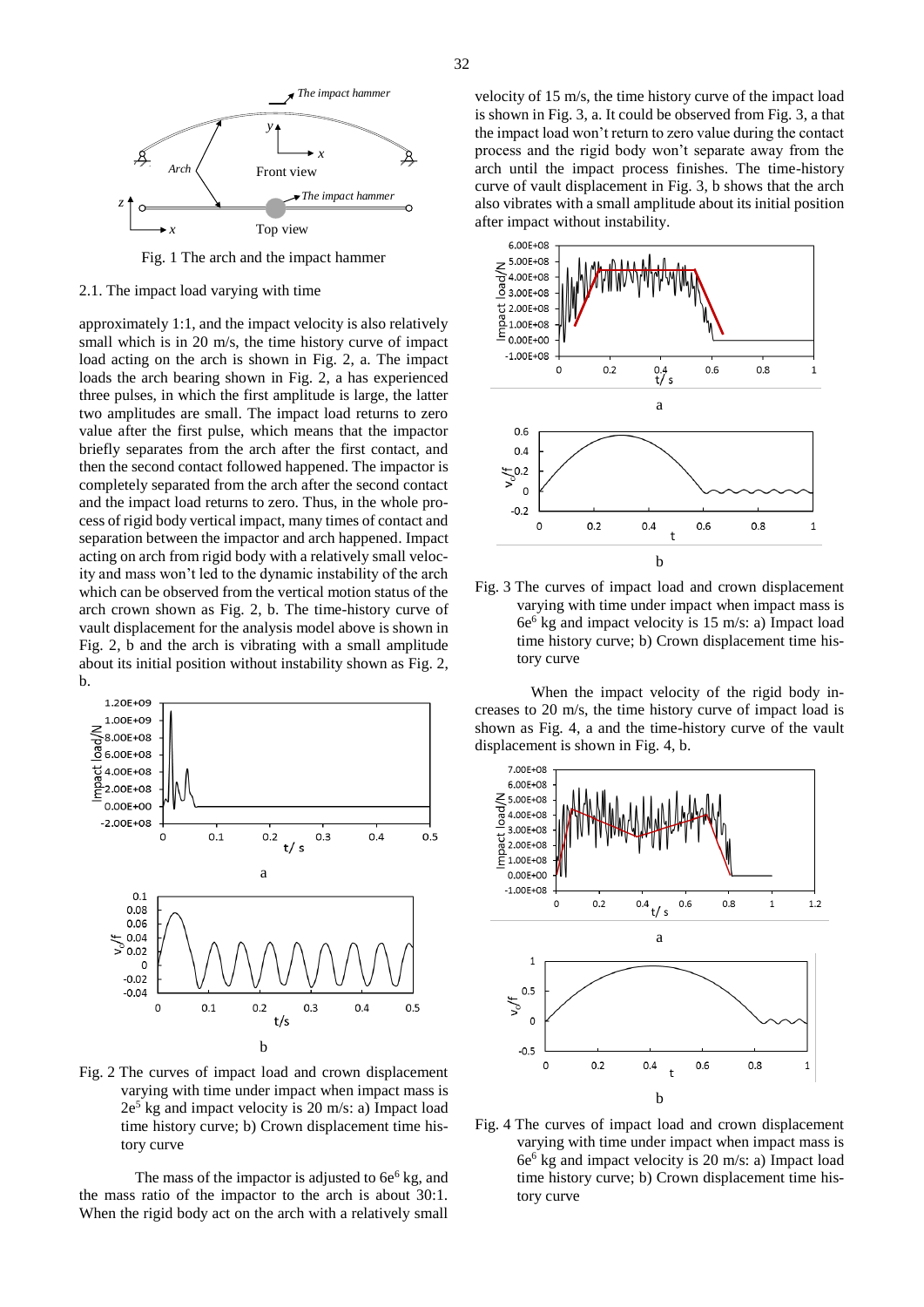The arch still doesn't buckle which can be observed from Fig. 4, b. Similarly, the whole impact process is only one collision, during which the impact hammer and the arch are not separated. The arch moves to its extreme position at the time of 0.41 s shown as Fig. 4, b and at that time, the trend of the impact load changed shown as Fig. 4, a. The contact force decreases with the vault moving downwards and the contact force reaches the minimum when the vault reaches its extreme position at the time of 0.41 s. Then the vault begins to move upward, and the contact force increases in the following process. The increment of the contact force between the impactor and the arch is due to the velocity moving upward of the vault is larger than that of the impactor until the difference of the velocity between them decreasing to zero. And then, the impactor is gradually separated from the arch which can observed from Fig. 4, a that the impact load is reduced to zero. After the impact process, the arch returns to its initial position and vibrates with a small amplitude about this position. The time-history curve of the impact load is a form which looks like the letters "M" shown as Fig. 4, a.

With the increasing of the impact velocity of the rigid body, the impact load corresponding to the state when the vault reaches its extreme position decreases with values that die out to zero. Ideally, when the arch is impacted by the impactor with the critical velocity of dynamic instability, the motion of the arch almost stopped at its critical stable state and the impactor separated from the arch simultaneously. Thus, the contact force drops to zero and the time history curve of the impact load just completes half of the "M" shape, which is shown as a triangle. And at that state, the kinetic energy of the system is minimized and the kinetic energy and potential energy of the impactor are almost transformed into the strain energy of the arch. When the arch reaches the stable critical state under impact, a small upward excitation can make it move to the initial position without instability and a small downward excitation can make it move away from the initial position and cause dynamic instability.



Fig. 5 The curves of impact load and crown displacement varying with time under impact when impact mass is 6e <sup>6</sup> kg and impact velocity is 25 m/s: a) Impact load time history curve; b) Crown displacement time history curve

When the impact velocity of the rigid body increases to 25 m/s, instability of extreme point type for the arch will occur under impact which can be observed from the motion state of the vault which will keep moving until losing stability other than return to its initial position shown as Fig. 5, b. Shown as Fig. 5, a, the whole impact process is completed in one impact contact. The form of the time-history curve of the impact load changed to triangle shown as Fig. 5, a and the arch will continue moving after the impactor is separated from the arch until reaching the extreme position.

Thus, the forms of impact load can be roughly divided into the following three categories. First, multiple pulses with amplitude variation form under a little mass impact shown as Fig. 2, a. Second, the "M" form shown as Fig. 4, a when the impact mass is larger, and the impact velocity is smaller than the dynamic stability critical impact velocity and the last category is the triangular impact load shown as Fig. 5, a when the impact mass is larger, and the impact velocity is great than or equal to the dynamic stability critical impact velocity.

#### 2.2. Dynamic stable critical state

The dynamic stable critical state of arches can be obtained by repeating trial-calculation. The finite element model analyzed in this section is in 30 m span and in 0.15 rise to span ratio, and the cross section of the arch is rectangular which is 0.8 m and 1m in width and length.

As mentioned above, there are many factors that affect the forms of impact load. When impact mass is relatively large, the time history curve of the impact load in the state of arch for dynamic instability is close to triangle in shape. At first, six groups of trial calculations were performed for the arch under the relatively great mass impact whose values range from  $2e^6$  kg-1.2 $e^7$  kg. Some of the numerical simulation results are shown in Fig. 6 and critical impact velocities for ranges of impact masses are listed in Table 1.

Table 1

Dynamic stability critical impact velocity

| Impact mass/kg | critical impact velocity/m/s |
|----------------|------------------------------|
| $2.00E + 06$   | 43.3                         |
| $4.00E + 06$   | 30.5                         |
| $6.00E + 06$   | 25                           |
| $8.00E + 06$   | 21.5                         |
| $1.00E + 07$   | 19.2                         |
| $1.20E + 07$   | 17.5                         |

The critical impact velocities shown in Table 1 are obtained by interpolation approximation as shown in Fig. 6. The movements of the arch crown under impact applied when the dynamic stability critical state of the arch is reached are indicated by the black solid curves shown in Fig. 6. It could be observed from Table 1 that the critical impact velocity decreases with the increase of the impact mass.

The impact load produced by the impact of a rigid body with a smaller mass is different with that a rigid body with a large mass which is in the form of multiple pulses with amplitude variation shown as Fig. 2, a, but the state of the arch can also be determined by the movement of the arch crown which can be observed form the time-history curves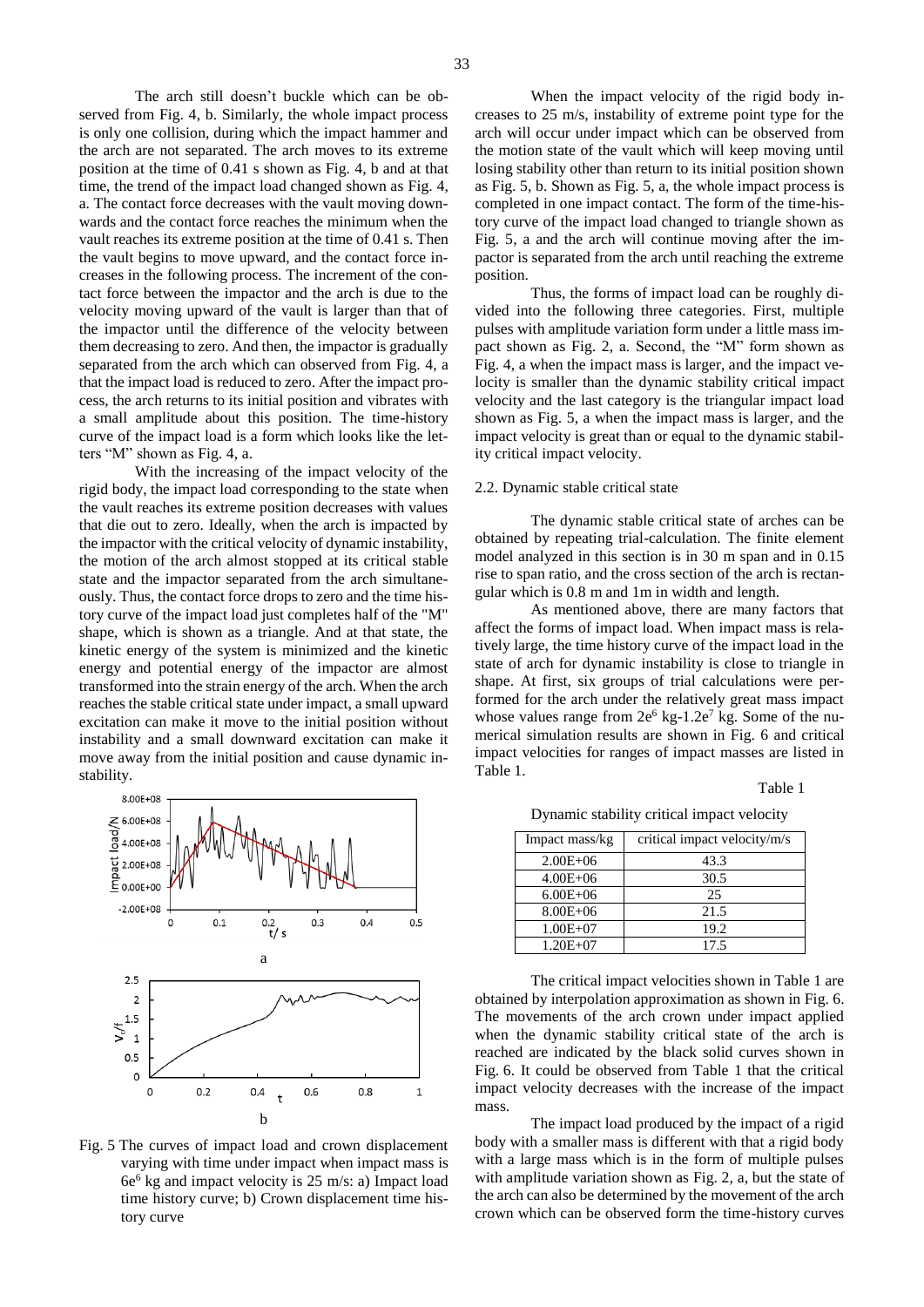of arch crown's vertical displacement. The dynamic stable critical state when impact in small mass applied is gotten by repeating trial-calculation with finite element method shown as Fig. 7 and the critical impact critical impact velocities corresponding to varies of impact mass whose values range from  $2e^5$  kg-1.2 $e^6$  kg are shown in Table 2. Similarly, with the increase of impact mass, the dynamic stability critical impact velocity decreases.



Fig. 6 The curves of crown displacement varying with time under impact when the impact mass is relatively large: a) Impact mass=  $2e^6$  kg; b) Impact mass=  $=1.2e^7$  kg



Fig. 7 The curves of crown displacement varying with time under impact when the impact mass is relatively small a) Impact mass=  $2e^5$  kg; b) Impact mass=  $=1.2e^6$  kg

Dynamic stability critical impact velocity

| Impact mass, kg | Critical impact velocity, m/s |
|-----------------|-------------------------------|
| $2.00E + 0.5$   | 150.4                         |
| $4.00E + 05$    | 101.9                         |
| $6.00E + 05$    | 81.6                          |
| $8.00E + 0.5$   | 70.2                          |
| $1.00E + 06$    | 62.2                          |
| $1.20E + 06$    | 56.6                          |

2.3. Energy characteristics of arches at dynamic stability critical state

As discussed above, in the ideal dynamic stability critical state of arches under impact by rigid bodied, the arch will almost stop moving, and the kinetic energy of the system is minimized and the kinetic energy and potential energy of the impactor are almost transformed into the strain energy of the arch. The kinetic energy and strain energy of arches analyzed in in the above section when impact applied are listed in Table 3. It could be observed from Table 3 that the kinetic energies of arches are so smaller than strain energies that the ratios of kinetic energies to strain energies are no more than 1.2% and besides that, the strain energies of arches under different initial impact conditions are close in value. The converter efficiencies for kinetic energy of the impactor that transformed into the strain energy of the arch in the ideal dynamic stability critical state are also listed in Table 3. The converter efficiencies for kinetic energy approaches 100%. Thus, when the geometry of the arch is constant, the initial energies possessed by the impactors which will led the arches reaching the dynamic stability critical state are roughly the same according to Table 3.

As known from the above analysis, the state of arches can be determined by the strain energy of the arch after impact and the critical strain energy is fixed when the geometry of the arch is constant. The strain energies of arches at dynamic stability critical state under impact are close to that of a state for the arch when static central radial load applied on arch shown as point B in Fig. 8, in which the curve of static load-crown displacement is given. The static analysis is obtained by Abaqus/Static, RIKS. The arch moving to the state at point A shown in Fig. 8 is reaching its static stability critical state and after that state, the arch buckle accompanied by the decrease of bearing capacity. The bearing capacity of the arch is completely lost when it reached the position of point B and the arch will make a sudden jump from the configuration at point B to that at point C. The strain energy of arches at dynamic stable critical state are compared with that at the state of the arches in the same geometry under static load corresponding to point B shown as Table 4. It could be observed from that table the differences between them are very small and no more than 3.6%.

From the foregoing comparison, the strain energy of arches under static load at the state corresponding to point B in Fig. 8 can be accurately estimated the strain energy of the arch at dynamic stable critical state in the same geometry. When the geometric dimension is determined, the loaddeformation relationship shown as Fig. 8 of the arch is unique [17-18] and the strain energy can be obtained. Considering that the initial energy possessed by the impactor which will led the arch reaching the dynamic stability critical state is fixed and almost equal to the strain energy of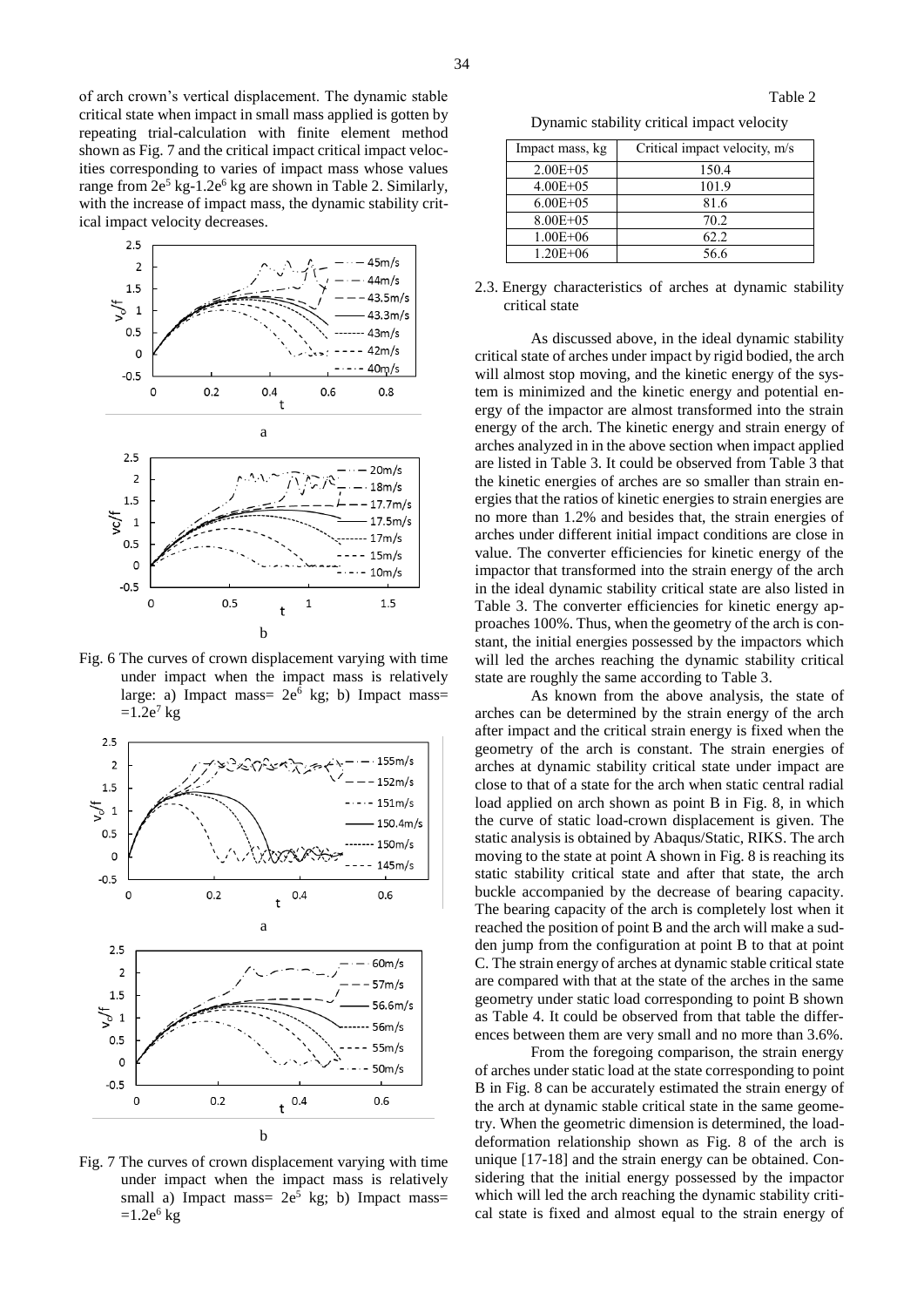arches at dynamic stable critical state when the geometry of the arch is constant, the initial condition of the impact the arch can bear can be determined.

Table 3

| Impact<br>mass, kg | Impact<br>velocity,<br>m/s | Kinetic energy<br>of arches at dy-<br>namic stable<br>critical state, J | Strain energy of<br>arches at dynamic<br>stable critical state, J | Kinetic energy /<br>Strain energy at<br>dynamic stable<br>critical state of<br>arches | Artificial strain<br>energy, J | Initial kinetic<br>energy of the<br>impactor, J | The energy con-<br>version rate after<br>removing the ar-<br>tificial strain en-<br>ergy |
|--------------------|----------------------------|-------------------------------------------------------------------------|-------------------------------------------------------------------|---------------------------------------------------------------------------------------|--------------------------------|-------------------------------------------------|------------------------------------------------------------------------------------------|
| $2.00E + 0.5$      | 150.4                      | $2.1018E + 07$                                                          | $1.9006E + 09$                                                    | 1.106%                                                                                | $3.3852E + 08$                 | $2.2620E + 09$                                  | 98.81%                                                                                   |
| $4.00E + 05$       | 101.9                      | $1.1467E + 07$                                                          | $1.8836E+09$                                                      | 0.609%                                                                                | $1.7670E + 08$                 | 2.0767E+09                                      | 99.14%                                                                                   |
| $6.00E + 05$       | 81.6                       | 1.2173E+07                                                              | $1.8631E+09$                                                      | 0.653%                                                                                | $1.1637E + 08$                 | $1.9976E + 09$                                  | 99.04%                                                                                   |
| $8.00E + 05$       | 70.2                       | $4.6105E + 06$                                                          | $1.8591E+09$                                                      | 0.248%                                                                                | $1.0124E + 08$                 | $1.9712E + 09$                                  | 99.42%                                                                                   |
| $1.00E + 06$       | 62.2                       | $4.6476E + 06$                                                          | 1.8487E+09                                                        | 0.251%                                                                                | 7.4789E+07                     | $1.9344E+09$                                    | 99.41%                                                                                   |
| $1.20E + 06$       | 56.6                       | $4.9354E + 06$                                                          | 1.8479E+09                                                        | 0.267%                                                                                | $6.2502E+07$                   | $1.9221E+09$                                    | 99.37%                                                                                   |
| $2.00E + 06$       | 43.3                       | $3.4802E + 06$                                                          | $1.8302E+09$                                                      | 0.190%                                                                                | 3.4376E+07                     | $1.8749E + 09$                                  | 99.44%                                                                                   |
| $4.00E + 06$       | 30.5                       | $2.7921E + 06$                                                          | $1.8349E+09$                                                      | 0.152%                                                                                | $1.5917E+07$                   | $1.8605E+09$                                    | 99.48%                                                                                   |
| $6.00E + 06$       | 25                         | $4.2366E + 05$                                                          | $1.8558E+09$                                                      | 0.023%                                                                                | $1.1672E + 07$                 | $1.8750E + 09$                                  | 99.60%                                                                                   |
| $8.00E + 06$       | 21.5                       | $2.8183E + 06$                                                          | $1.8331E+09$                                                      | 0.154%                                                                                | 5.8519E+06                     | $1.8490E + 09$                                  | 99.46%                                                                                   |
| $1.00E + 07$       | 19.2                       | $1.1486E + 06$                                                          | $1.8296E+09$                                                      | 0.063%                                                                                | $5.2161E + 06$                 | $1.8432E+09$                                    | 99.54%                                                                                   |
| $1.20E + 07$       | 17.5                       | $1.0082E + 06$                                                          | $1.8256E+09$                                                      | 0.055%                                                                                | $3.8097E + 06$                 | $1.8375E+09$                                    | 99.56%                                                                                   |

Energy characteristics of arches when impact applied



Fig. 8 Load-displacement curve of arch under static load

Table 4

The elastic strain energy of arches

| Impact<br>mass, kg | Critical<br>impact<br>veloc-<br>ity, m/s | Strain energy at<br>dynamic stable<br>critical, J | Strain energy<br>of point B on<br>static bal-<br>anced route, J | Percent-<br>age val-<br>ues of<br>the dif-<br>ferences |
|--------------------|------------------------------------------|---------------------------------------------------|-----------------------------------------------------------------|--------------------------------------------------------|
| $2.00E + 05$       | 150.4                                    | $1.9006E + 09$                                    | $1.8923E+09$                                                    | 0.44%                                                  |
| $4.00E + 05$       | 101.9                                    | $1.8836E+09$                                      | $1.8923E+09$                                                    | $-0.46%$                                               |
| $6.00E + 05$       | 81.6                                     | 1.8631E+09                                        | $1.8923E+09$                                                    | $-1.54%$                                               |
| $8.00E + 05$       | 70.2                                     | 1.8591E+09                                        | $1.8923E+09$                                                    | $-1.75%$                                               |
| $1.00E + 06$       | 62.2                                     | 1.8487E+09                                        | $1.8923E+09$                                                    | $-2.30%$                                               |
| $1.20E + 06$       | 56.6                                     | 1.8479E+09                                        | $1.8923E+09$                                                    | $-2.35%$                                               |
| $2.00E + 06$       | 43.3                                     | $1.8302E + 09$                                    | $1.8923E+09$                                                    | $-3.28%$                                               |
| $4.00E + 06$       | 30.5                                     | $1.8349E + 09$                                    | $1.8923E+09$                                                    | $-3.03\%$                                              |
| $6.00E + 06$       | 25                                       | 1.8558E+09                                        | $1.8923E+09$                                                    | $-1.93%$                                               |
| $8.00E + 06$       | 21.5                                     | $1.8331E+09$                                      | $1.8923E+09$                                                    | $-3.13%$                                               |
| $1.00E + 07$       | 19.2                                     | $1.8296E+09$                                      | $1.8923E+09$                                                    | $-3.32\%$                                              |
| $1.20E + 07$       | 17.5                                     | 1.8256E+09                                        | $1.8923E+09$                                                    | $-3.53\%$                                              |

## **3. Numerical analysis of elastic-plastic arch under impact**

The arch used in this section for studying the mechanical properties of elastic-plastic arch under impact is same in dimensions as section 2 and the numerical simulations are carried out with the same software as section 2. The material property of arches in this section is perfect elasticplastic steel whose Young's modulus is 210 GPa, yield strength is 235 MPa and Poisson ratio is 0.3.

#### 3.1. The impact load varying with time

The time history curves of impact load acting on the arch under impact with different initial conditions in impact velocity and mass are shown in Fig. 9 by finite element analyses. The number M1.2E5V11 in Fig. 9 means that the impactor is 1.2e <sup>5</sup> kg in mass and 11m/s in velocity and so on.



Fig. 9 The impact load of elastic-plastic arches under impact

The time history curves of impact load acting on the arch under impact with different initial conditions in impact velocity and mass are shown in Fig. 9 by finite element analyses. The number M1.2E5V11 in Fig. 9 means that the impactor is 1.2e <sup>5</sup> kg in mass and 11m/s in velocity and so on.

### 3.2. Dynamic stable critical state

For elastic arches, the dynamic instability of the arch can be determined by whether the arch snaps through or not, if the elastic arch does not snap through after impact,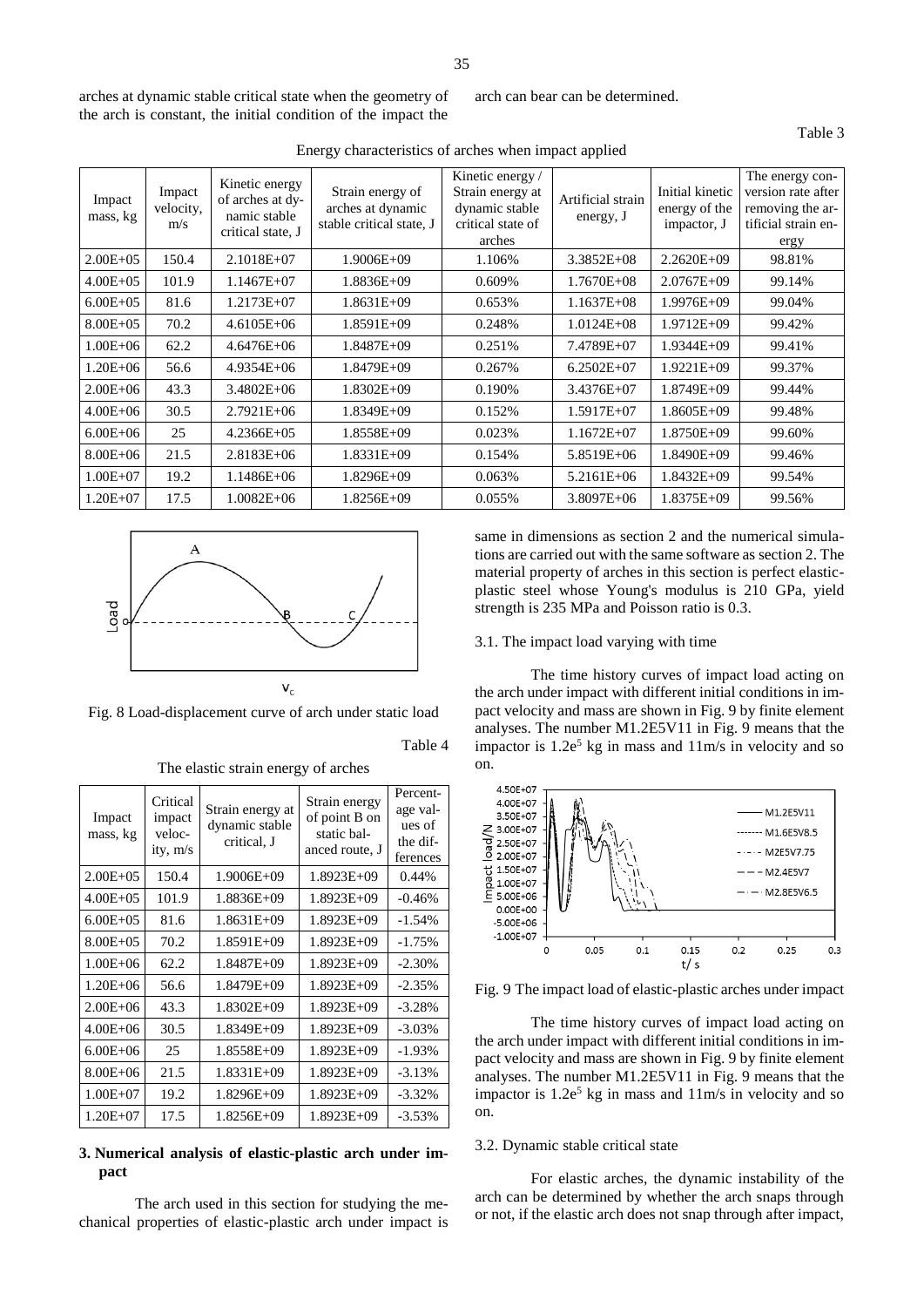it will eventually return to the initial position and vibrate with small amplitude shown as Fig. 6 without losing stability. If the plasticity of the material is taken into account, the plastic deformation will not disappear with the disappearance of the external load. The elastic-plastic instability process under static load applied is shown in Fig. 10.

Four inflection points can be observed from the load-displacement curve of elastic-plastic arch shown as Fig. 10, a and four inflection points can also be found in the elastic strain energy-displacement curve correspondingly shown as Fig. 10, b. The expanding law of plastic region of the arch under the central radial static load applied corresponding to the state of the four inflection points in Fig. 10 are shown as Fig. 10.



Fig. 10 The load and elastic strain energy-displacement curve of elastic-plastic arch when static load applied

From Fig. 11, A to Fig. 11, D, it shows that the state of arch is from the beginning of the static load applied to structural instability occurred. The arch worked in elastic behavior before the state shown as Fig. 10, A reached and the load-displacement curve is linear. The arch's crown yields firstly at the state shown as Fig. 11, A and with the structural configuration changes shown as Fig. 11, B, the force state of the arch is changing from state A to state B which cause the internal force redistribution and the plastic region changing. Thus, the slope of the load-displacement curve shown in Fig. 10, a changes significantly. When the structure moves to the state shown as Fig. 11, B, the stiffness of the structure decreased significantly and the plastic region expands rapidly to the state shown as Fig. 11, C, and then, the plastic region expansion basically stops and the bearing capacity reaches the limit value shown as Fig. 10, a. But elastic strain energy steel increase after the state shown as Fig. 10, b, that is due to the crown's vertical displacement is still increasing until the plastic hinges is formed at 1/4 and 3/4 span shown as Fig. 11, D. The structure moves around the plastic hinge after the state shown as Fig. 11, D, and crown's vertical displacement increase rapidly accompanied by structural instability. After the state shown as Fig. 11, D, the work done by the external force is mainly transformed into plastic dissipation.



Fig. 11 The expanding law of plastic region and the deformation characteristics of the arches

The expanding law of plastic region and the deformation characteristics of the arches under impact are the same with that when static load applied shown as Fig. 11. At first, the arch yields at crown, and then the plastic region moves to about 1/4 of both sides of the arch and with the extension of the yield region, the stiffness of the arch decreases significantly. Finally, with the rapid concentration of plastic regions on both sides of the arch, plastic hinges are formed and the arch reaches the stable critical state. The arch working in elastic behavior can return to it's initial state without affecting the bearing capacity after external load is removed, but after it reaches the plastic phase, deformation is not entirely reversible and with the deformation increasing, the stress of the arch will redistribute. The yield at the vault does not have much effect on the stiffness or bearing capacity of the structure. Plastic hinges formed at 1/4 on both sides of the arch can be used as the sign of instability for elastic-plastic arch.

3.3. Energy characteristics of arches at dynamic stability critical state

The instability of elastic-plastic arch can be determined by the forming of plastic hinges at about 1/4 on both sides of the arch, but the stability of an elastic-plastic arch can't still be determined by the movement of the vault shown as Fig. 12. When the arch is impact by a rigid body in impact mass of 1.2e <sup>5</sup> kg, buckling occurs on the arch when the impact velocity increase to 11 m/s determined by the forming of plastic hinges at about 1/4 on both sides of the arch. Shown as Fig. 12, when the impact mass is constant, relatively small velocity, such as 10 m/s, the arch vibrates with a small amplitude at a certain distance from the initial position after impact rather than moves back to its initial position. With the increase of the impact velocity, the maximum displacement of the crown of the arch increases and the vibration amplitude decreases but the arch won't occur snap through buckling like elastic arch shown as Fig. 6. Thus, the critical impact velocity the elastic-plastic arch can bear can't be determined by the movement of the vault.

The mechanical analysis of elastic-plastic arch under impact becomes more complicated. Considering in the static loading process, the elastic strain energy of the arch reaches the maximum when plastic hinges are formed at about 1/4 on both sides of the arch, it is assumed that the elastic strain energy of the arch which can lead to the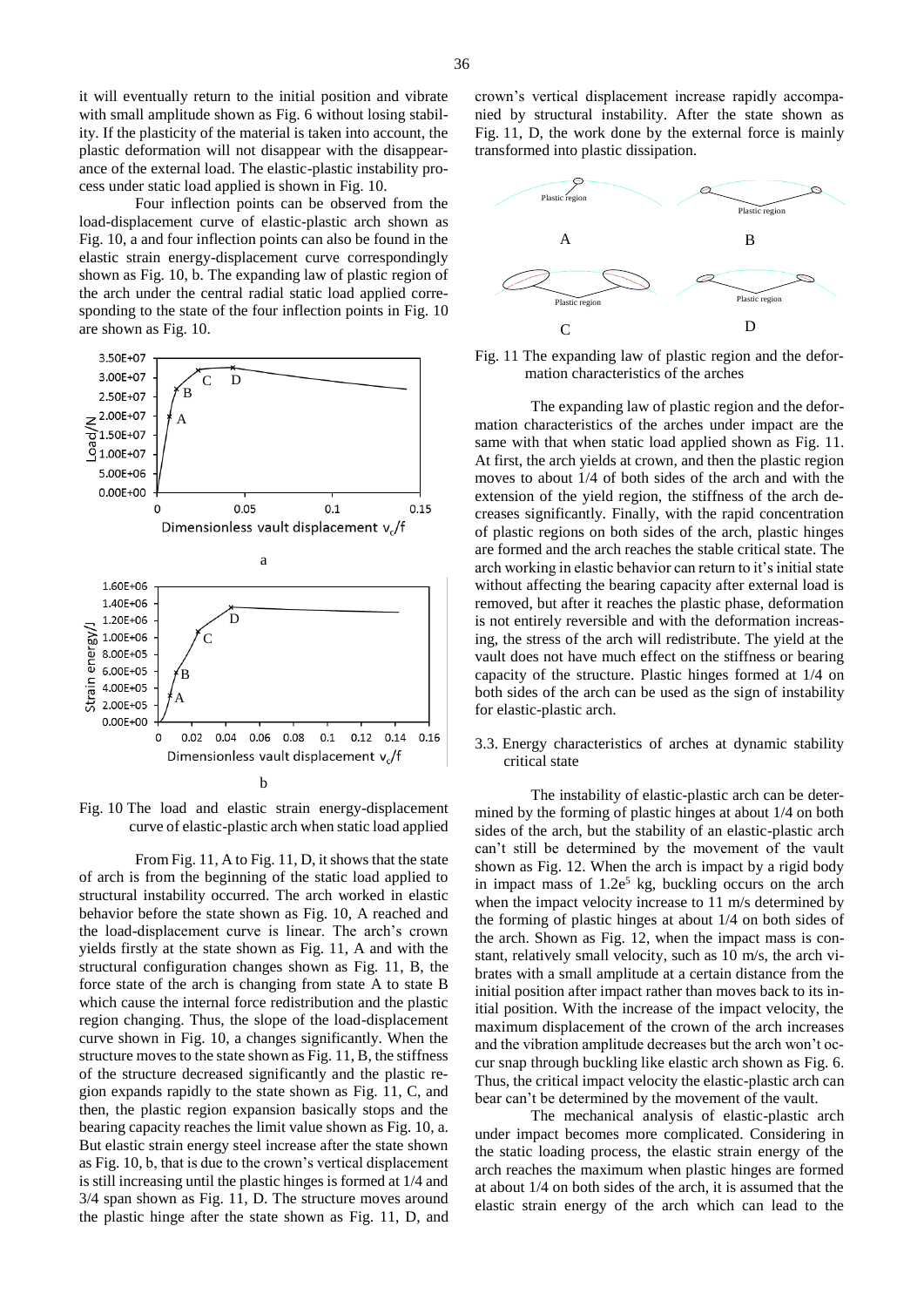generation of plastic hinges on the arch is certain when the geometry of the arch is constant. The time history curves of elastic strain energy of arches analyzed by FEM are partially given in Fig. 13. The elastic strain energy of the arch under impact applied when the dynamic stability critical state of the arch is reached are indicated by the black solid curves shown in Fig. 13.



Fig. 12 The curves of crown displacement varying with time under impact when impact mass=1.2e<sup>5</sup> kg

Taking Fig. 13, c for example, the characteristics of elastic strain energy varying with time of elastic-plastic arch under impact in different initial conditions are analyzed. The time-history curves of elastic strain energy all have obvious indentations at different moments shown as Fig. 13, c, which is because that the impact process goes through two pulses acted on arches shown as Fig. 9 and stress wave transfer causes the indentations appearing at different times. When the impact velocity is relatively large, such as 10m/s, the curve goes down to the indentation after a sharp increase which is caused by stress fluctuations when plastic hinges formed, and then the trend of the curve is almost horizontal until the end of the impact process accompanied by the elastic strain energy falls back quickly, which shows that the work done by the second pulse is converted into plastic dissipation and kinetic energy of arch rather than elastic strain energy. The plastic hinges have been formed when the impact velocity is 10 m/s, thus the dynamic instability of the arch occurred.

Giving the impactor a slightly smaller initial velocity of 8 m/s, it can be observed that the wave crest before the indentation flattens out which is because the extreme value of the first pulse decreases with the decrease of the impact velocity, but the plastic hinges also formed and the subsequent horizontal duration of the curve is shortened due to the pulse duration of the second pulse is shortened compared with that when impact in initial velocity of  $10m/s$  acting on. A smaller impact velocity than 8m/s would make the wave crest flatter and the subsequent horizontal duration shorter shown as Fig. 13, c until that the impact in critical initial velocity of 6.5 m/s act on, the wave crest eventually vanishes and plastic hinges won't form in the whole process of impact. Continuing reducing the impact velocity, instability won't happen on the elastic-plastic arc. Based on the above analysis, it can be considered that the elastic strain energy of the elastic-plastic arch brought about by the first pulse under impact applied with the critical initial impact condition is the critical elastic strain energy for dynamic instability of that elastic-plastic arch. In other words, if the first pulse can make the elastic strain energy of the arch exceed the critical strain energy, plastic hinges will be formed and the arch will buckle.



Fig. 13 Elastic strain energy time history curve of elasticplastic arches under impact: a) Impact mass =  $= 1.2e^5$  kg; b) Impact mass  $= 1.8e^5$  kg; c) Impact  $mass = 2.8e^5$  kg

The maximum elastic strain energy value of elastic-plastic arch under static load in the same geometrical dimensions shown as point D in Fig. 10 is marked by horizontal dotted lines shown as Fig. 13 and it could be observed that the maximum elastic strain energy under static load is closed to the critical elastic strain energy for dynamic instability. The elastic strain energy for dynamic and stability critical state analyzed by FEM in this section are listed in Table 5 and difference values between them are very small which are no more than 3%. Thus, it is accurate enough to estimate the critical elastic strain energy of elastic-plastic arch under impact by using the elastic strain energy of the arch when plastic hinges at about 1/4 on both sides of the arch are formed obtained by static loading.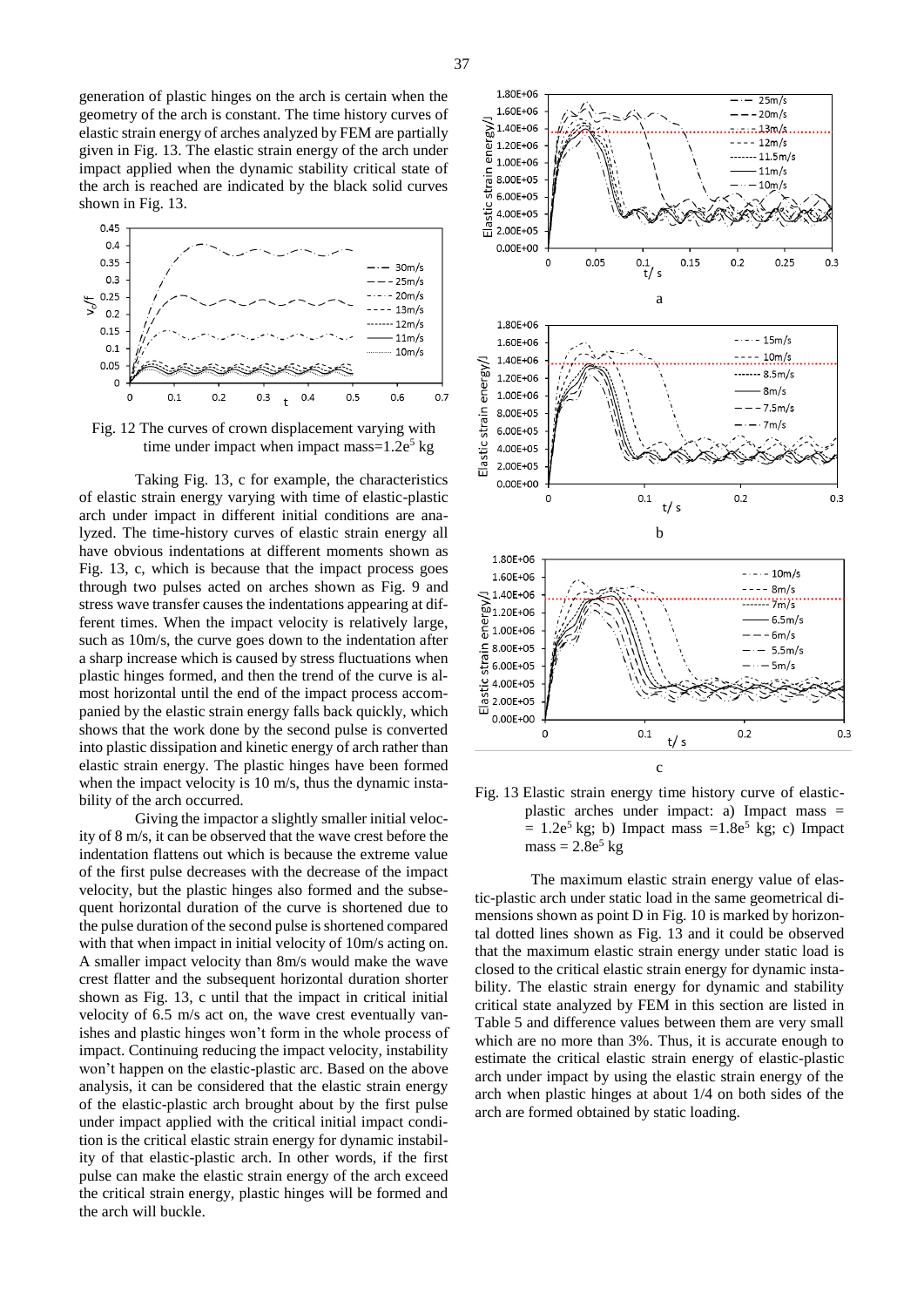Table 5

The elastic strain energy of arches

| Impact<br>mass, kg | Critical<br>impact<br>velocity,<br>m/s | Strain energy<br>of arches at<br>dynamic sta-<br>ble critical<br>state, J | Maximum<br>strain energy<br>of arches un-<br>der static load<br>(point D), J | Percent-<br>age val-<br>ues of<br>the dif-<br>fer-<br>ences, $\%$ |
|--------------------|----------------------------------------|---------------------------------------------------------------------------|------------------------------------------------------------------------------|-------------------------------------------------------------------|
| $1.20E + 0.5$      | 11.00                                  | 1.3971E+06                                                                | 1.3603E+06                                                                   | 2.699                                                             |
| $1.40E + 0.5$      | 9.50                                   | 1.3523E+06                                                                | 1.3603E+06                                                                   | $-0.595$                                                          |
| $1.60E + 05$       | 8.50                                   | 1.3256E+06                                                                | 1.3603E+06                                                                   | $-2.557$                                                          |
| $1.80E + 0.5$      | 8.00                                   | 1.3289E+06                                                                | 1.3603E+06                                                                   | $-2.314$                                                          |
| $2.00E + 0.5$      | 7.75                                   | 1.3407E+06                                                                | 1.3603E+06                                                                   | $-1.444$                                                          |
| $2.20E + 0.5$      | 7.50                                   | 1.3488E+06                                                                | 1.3603E+06                                                                   | $-0.851$                                                          |
| $2.40E + 05$       | 7.00                                   | 1.3490E+06                                                                | 1.3603E+06                                                                   | $-0.835$                                                          |
| $2.60E + 05$       | 6.75                                   | $1.3665E + 06$                                                            | 1.3603E+06                                                                   | 0.456                                                             |
| $2.80E + 0.5$      | 6.50                                   | 1.3792E+06                                                                | 1.3603E+06                                                                   | 1.387                                                             |

#### **4. Conclusions**

Based on the energy characteristics of arch under impact, the method for determining the critical state of dynamic stability of both elastic arch and elastic–plastic arch under impact are discussed and conclusions are as follows:

1. By finite element analysis, the stability of the arch can be determined by the movement of the vault both elastic arch under impact. The dynamic instability of the arch can be determined by whether the arch snaps through or not, if the elastic arch does not snap through after impact, it will eventually return to the initial position and vibrate with small amplitude without losing stability. Ideally, when the elastic arch is impacted by the impactor with critical initial conditions of dynamic instability, the motion of the arch almost stopped at its critical stable state and the impactor separated from the arch simultaneously.

2. It can be concluded from the finite element analyses that when the geometric dimension is determined, the strain energy of the elastic arch at dynamic stable critical state can be accurately estimated by that under static load at the state in which the bearing capacity of the arch drops to zero and the differences between them are very small and no more than 3.6%. Considering the converter efficiencies from initial kinetic energy possessed by the impactor to elastic strain energy of arch approaches 100% when impact act on the arch with dynamic critical initial conditions that is proved by numerical simulation results, the initial condition of the impact the arch can bear can be determined by static calculation.

3. It has been found from analysis that the instability of elastic-plastic arch can be determined by the forming of plastic hinges at about 1/4 on both sides of the arch. The initial impact conditions which will cause the arch reach the dynamic stable critical state can be obtained through the repeating trial-calculation by FEM.

4. The maximum elastic strain energy of elasticplastic arches under static load is closed to the critical elastic strain energy for dynamic instability and differences values between them are very small which are no more than 3%. It is accurate enough to estimate the critical elastic strain energy of elastic-plastic arch under impact by using the elastic strain energy of the arch when plastic hinges at about 1/4 on both sides of the arch are formed obtained by static loading.

#### **Acknowledgments**

This work was financially supported by National Science Foundation of China (51279206).

#### **References**

- 1. **Pi, Y. L.; Bradford, M. A.** 2003. Elasto-plastic buckling and post buckling of arches subjected to a central load, Computers & Structures 81(18-19): 1811-1825. http://dx.doi.org/10.1016/S0045-7949(03)00204-9.
- 2. **Papangelis, J. P.; Trahair, N. S**. 1987. Flexueal-torsional buckling tests on arches, Journal of Structural Engineering 113(7). http://dx.doi.org/10.1061/(ASCE)0733- 9445(1987)113:7(1433).
- 3. **Dou, C.; Guo, Y. L.; Pi, Y. L.; Zhao, S. Y.** 2014. Flexural-torsional buckling and ultimate resistance of parabolic steel arches subjected to uniformly distributed vertical load, Journal of Structural Engineering 140(10: 04014075.

http://dx.doi.org/10.1061/(ASCE)ST.1943- 541X.0000997.

- 4. **Bruneau, M.** 1997. Dynamics of civil engineering structures, Canadian Journal of Civil Engineering 24(5): 847.
	- http://dx.doi.org/10.1139/l97-033.
- 5. **Liu, M. S.; Li, J. Y.; Tian, Z. X.; Zhu, C. W.; Ju, J. S.** 2017. Effect of impact load on dynamic buckling of steel lattice arch, Strength of Materials 49(1): 45-54. http://dx.doi.org/10.1007/s11223-017-9840-1.
- 6. **Ju, J. S.; Liu, C. Y.; Hou, Z. H.; Zhang, G. K.; Jiang, X. G.** 2011. Second-contact analysis of elastic bar impacted by a rigid body, Advanced Science Letters 4(8): 3228-3232.

http://dx.doi.org/10.1166/asl.2011.1602.

- 7. **Ju, J. S.; Ding, M.; Shi, X. D.; Cen, S.; Jiang, X. G.; Chen, X. H.** 2011. Effect of beam height on elastic impact load subjected to transverse impact of bar, Key Engineering Materials 462-463: 259-264. http://dx.doi.org/10.4028/www.scientific.net/KEM.462-463.259.
- 8. **Xie, Q.; Jing, L.; Wang, Z.** 2013. Deformation and failure of clamped shallow sandwich arches with foam core subjected to projectile impact, Composites Part B: Engineering 44(1): 330-338.

http://dx.doi.org/10.1016/j.compositesb.2012.04.070.

- 9. **Koiter, W. T.** 2001. Elastic stability and post-buckling behavior, Annual Meeting -1: 257-275. http://dx.doi.org/10.1007/978-94-009-7538-5\_2.
- 10.**Zhu, G.; Huang, Y. G.; Yu, T. X.; Wang, R.** 2015. Estimation of the plastic structural response under impact, International Journal of Impact Engineering 4(4): 271- 282.

http://dx.doi.org/10.1016/0734-743X(86)90018-7.

11.**Wang, A.; Tian, W.** 2006. Development mechanism of local plastic buckling in bars subjected to axial impact, International Journal of Solids and Structures 43(14-15): 4578-4594.

http://dx.doi.org/10.1016/j.ijsolstr.2005.06.091.

12. **Sule, S.V.; Sukumar, M.; Weiss, W.F.; Marcelinocruz, A. M.; Sample, T.; Tessier, P. M.** 2011. Highthroughput analysis of concentration-dependent antibody self-association, Biophysical Journal 101(7):